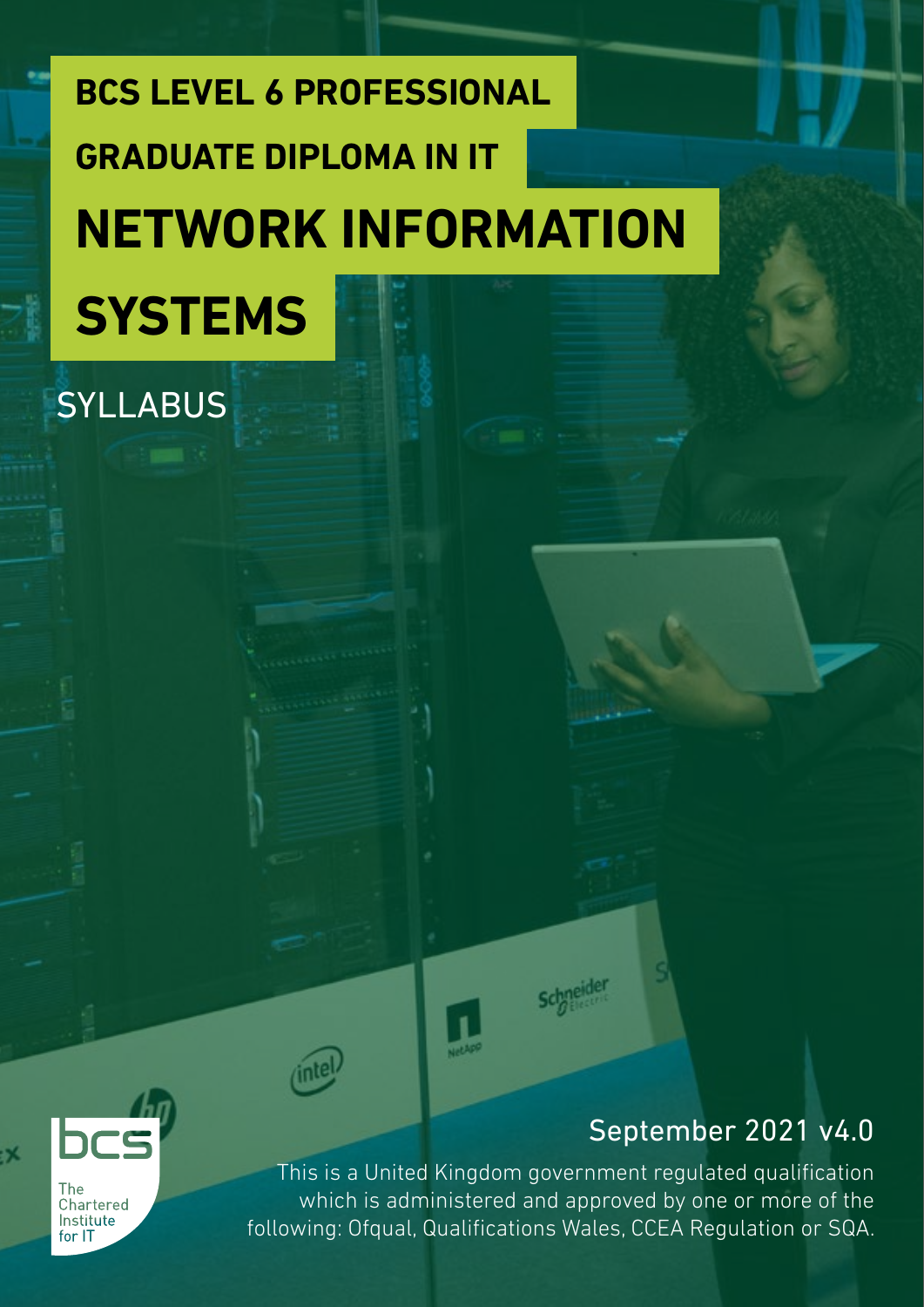### **CONTENTS**

- Introduction 3.
- 4. Qualification Suitability and Overview
- 4. SFIA Levels
- **6.** Learning Outcomes
- 7. Syllabus
- 15. Examination Format
- Question Weighting 15.
- Recommended Reading 16.
- Using BCS Books 16.
- Document Change History 17.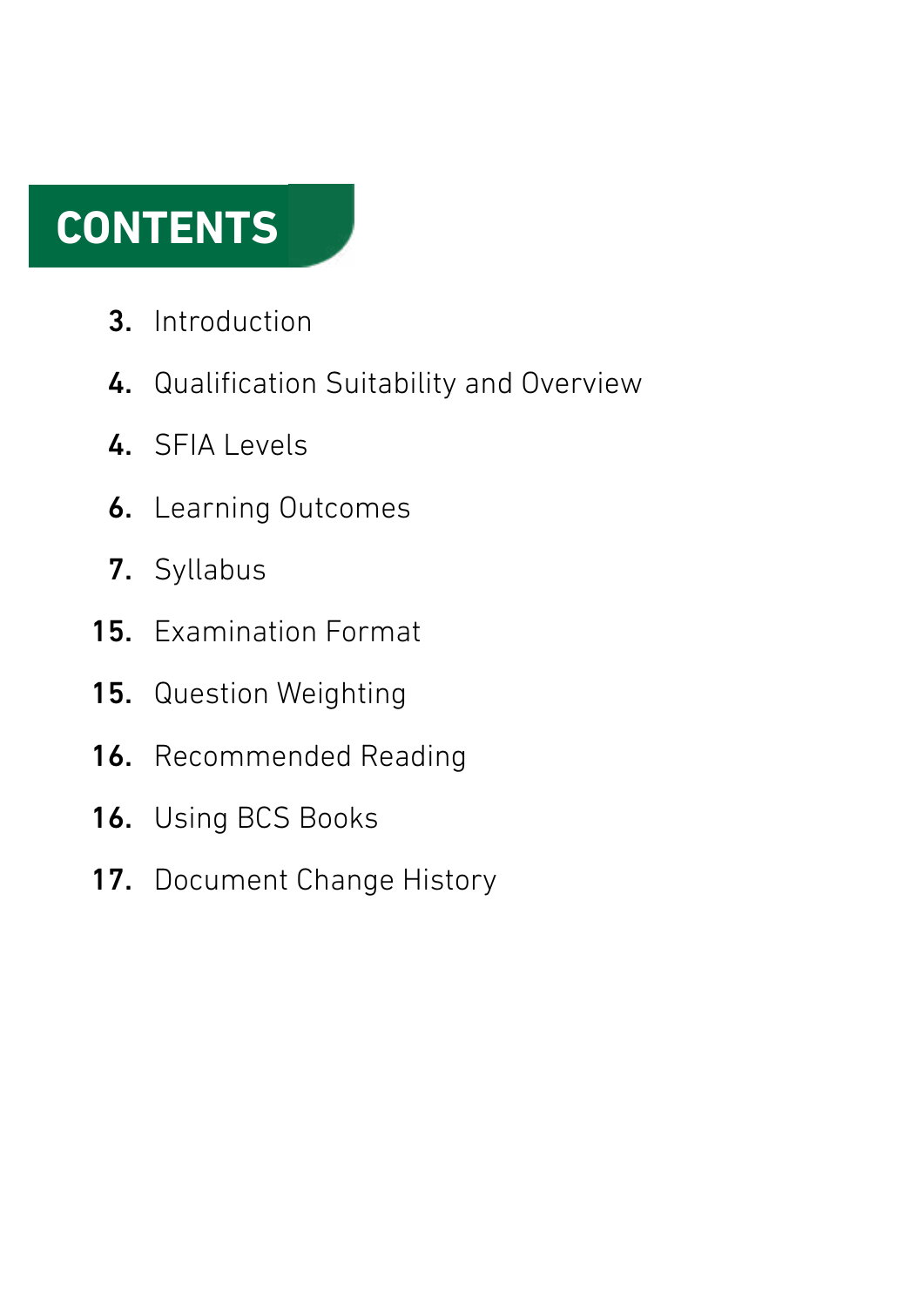

### **Introduction**

The final stage within the BCS three-stage Higher Education Qualification programme, the Level 6 Professional Graduate Diploma (PGD) enables candidates who have already achieved the Level 5 Diploma in IT to gain depth of knowledge and expertise in their field.

Our modules have been created in-line with the SFIAPlus framework and latest developments in the industry, giving you a competitive edge in the IT job market and showing your dedication to the industry. You will have the opportunity to learn about topics such as advanced database management, network information systems, web engineering and programming paradigms, as well as to build upon knowledge and skills developed during the Level 5 Diploma.

To successfully achieve the qualification, candidates need to complete:

- One core module (Professional Project in IT)
- Four optional modules

Depending on entrance conditions, completing the Level 6 PGD in IT may support entry onto a Master's degree course at selected global universities.

#### **Network Information Systems optional module**

The Network Information Systems module is an optional module that forms part of the Level 6 PGD in IT – the final stage within the BCS three-stage Higher Education Qualification programme.

Network information systems (NIS) have become ubiquitous in many parts of the world, for functions as diverse as scheduling medical treatments to managing traffic. Candidates will develop their understanding of how to propose, develop, manage and review all aspects of NIS, considering both their strategic and operational requirements.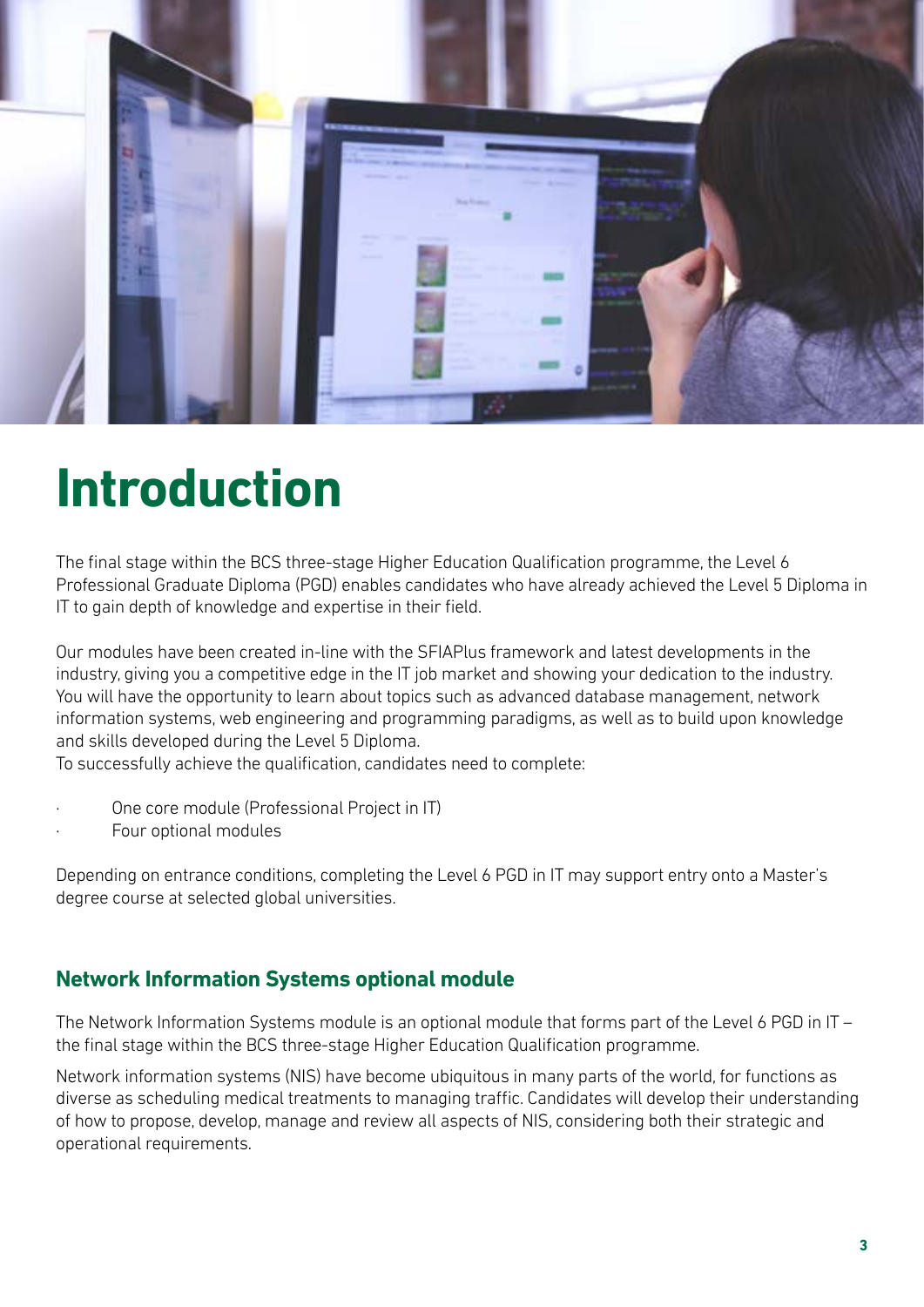# **Qualification Suitability and Overview**

Candidates must have achieved the Diploma in IT or have an appropriate exemption in order to be entered for the Professional Graduate Diploma (PGD). Candidates can study for this PGD by attending a training course provided by a BCS accredited Training Provider or through self-study, although it is strongly recommended that all candidates register with an approved centre. Studying with an approved centre will deliver significant benefits.

Candidates are required to become a member of BCS, The Chartered Institute for IT, to sit and be awarded the qualifications. Candidates may apply for a four-year student membership that will support them throughout their studies.

The Level 6 PGD is suitable for professionals wishing to gain an advanced formal IT qualification, and this module may be particularly relevant for candidates who are interested in career opportunities such as network engineering, administration or architecture.

| <b>Total Qualification Time</b> | <b>Guided Learning Hours</b> | <b>Assessment Time</b> |
|---------------------------------|------------------------------|------------------------|
| (Certificate)                   | (Module)                     | (Exam)                 |
| $1414$ hours                    | <b>250 hours</b>             | <b>Three hours</b>     |

### **SFIA Levels**

This award provides candidates with the level of knowledge highlighted within the table, enabling candidates to develop the skills to operate successfully at the levels of responsibility indicated.

| <b>Level</b><br>K7 | <b>Levels of Knowledge</b> | <b>Levels of Skill and Responsibility (SFIA)</b><br>Set strategy, inspire and mobilise |
|--------------------|----------------------------|----------------------------------------------------------------------------------------|
| K <sub>6</sub>     | Evaluate                   | Initiate and influence                                                                 |
| K5                 | Synthesise                 | Ensure and advise                                                                      |
| K4                 | Analyse                    | Enable                                                                                 |
| K3                 | <b>Apply</b>               | <b>Apply</b>                                                                           |
| K <sub>2</sub>     | <b>Understand</b>          | <b>Assist</b>                                                                          |
| K <sub>1</sub>     | <b>Remember</b>            | <b>Follow</b>                                                                          |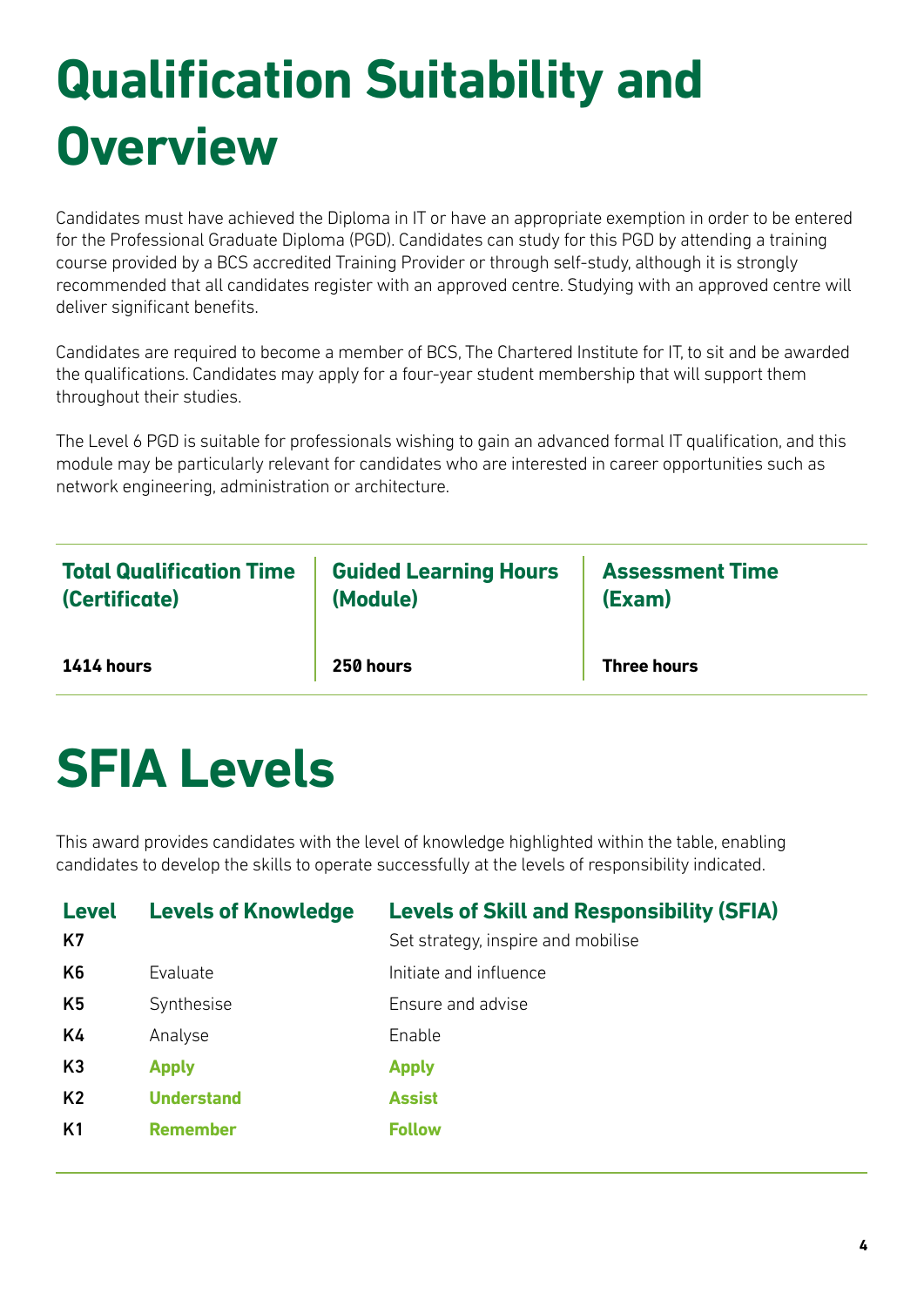#### **SFIA Plus**

This syllabus has been linked to the SFIA knowledge skills and behaviours required at Level 6.

#### **SCTY4**

Explains the purpose of and provides advice and guidance on the application and operation of elementary physical, procedural and technical security controls. Performs security risk, vulnerability assessments, and business impact analysis for medium complexity information systems. Investigates suspected attacks and manages security incidents. Uses forensics where appropriate.

#### **ITOP4**

Provides technical expertise to enable the correct application of operational procedures. Uses infrastructure management tools to determine load and performance statistics. Contributes to the planning and implementation of maintenance and installation work, including building and configuration of infrastructure components in virtualised environments. Implements agreed infrastructure changes and maintenance routines. Configures tools to automate the provisioning, testing and deployment of new and changed infrastructure. Identifies operational problems and contributes to their resolution, checking that they are managed in accordance with agreed standards and procedures. Provides reports and proposals for improvement, to specialists, users and managers.

#### **NTDS4**

Produces outline system designs and specifications, and overall architectures, topologies, configuration databases and design documentation of networks and networking technology within the organisation. Specifies user/system interfaces, including validation and error correction

procedures, processing rules, access, security and audit controls. Assesses associated risks, and specifies recovery routines and contingency procedures. Translates logical designs into physical desians.

#### **NTAS4**

Maintains the network support process and checks that all requests for support are dealt with according to agreed procedures. Uses network management software and tools to investigate and diagnose network problems, collect performance statistics and create reports, working with users, other staff and suppliers as appropriate**.**

#### **SCAD4**

Maintains security administration processes and checks that all requests for support are dealt with according to agreed procedures. Provides guidance in defining access rights and privileges. Investigates security breaches in accordance with established procedures and recommends required actions and supports / follows up to ensure these are implemented.

Further detail around the SFIA Levels can be found at [www.bcs.org/levels.](https://www.bcs.org/media/5165/sfia-levels-knowledge.pdf)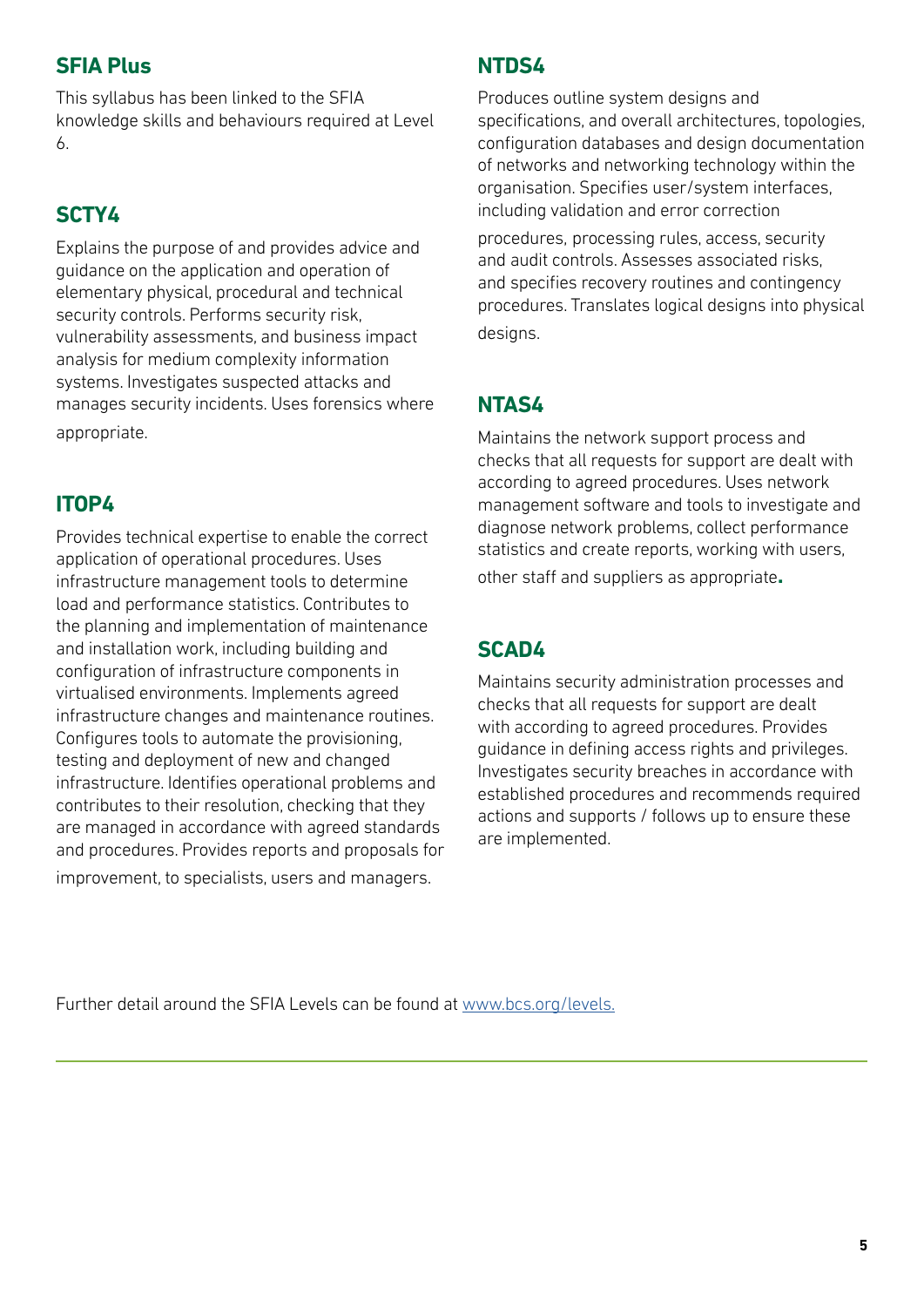# **Learning Outcomes**

Upon completion of this module, candidates will be able to:

- Assist in planning the development of a new networked information system in a technical environment with which they are familiar.
- Advise, within the limits of their knowledge and experience, on the suitability of information systems and network architectures for specific environments and applications.
- Give appropriate advice regarding HCI issues in relation to network information systems, with reference to other appropriate professional specialisms.
- Provide examples of both good and bad practice in networked information systems development and justify their views by detailed analysis.
- Demonstrate knowledge of legal and moral issues relating to networked information systems. This should include the needs of security, integrity, availability, subject privacy, licensing, copyright and access management.

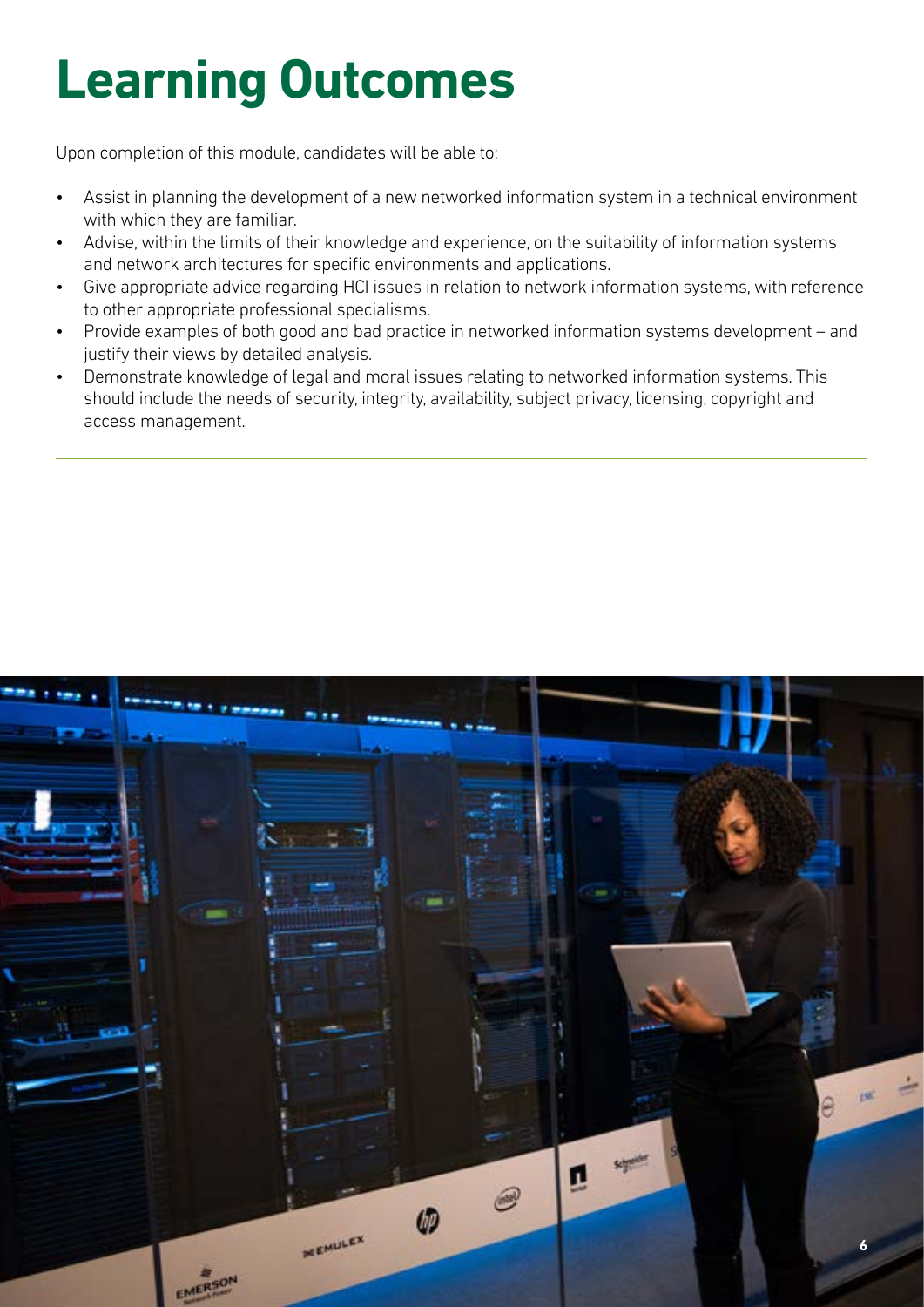### **Syllabus**

#### **1. Advantages and disadvantages of distributed processing systems**

#### **Learners will be able to:**

**1.1** Explain distributed processing systems.

#### **Indicative content**

#### **Guidance**

- a. Concept of distributed systems
- b. Examples of systems, e.g. DNS
- c. CAP theorem

Candidates should be able to demonstrate an understanding of what distributed systems are, as well as their benefits and challenges. They should also be able to demonstrate an understanding of the CAP theorem.

**1.2** Explain distributed applications and distributed data.

#### **Indicative content**

#### **Guidance**

- a. Distributed data stores
- b. Distributed applications
- c. Application of the CAP theorem

Candidates should be able to show their understanding of the difference between distributed data stores and distributed applications, and be able to identify examples of each.

**1.3** Describe client/server architecture.

#### **Indicative content**

#### **Guidance**

- a. Examples of client/server architecture, e.g. the web, database services, etc.
- b. How servers listen
- c. Serving multiple clients, networks and latencies

Candidates are expected to show understanding of the client/ server model in practice, and understand the implication of network latency. They should also be able to apply the CAP theorem, as well as to understand challenges of systems such as distributed file systems.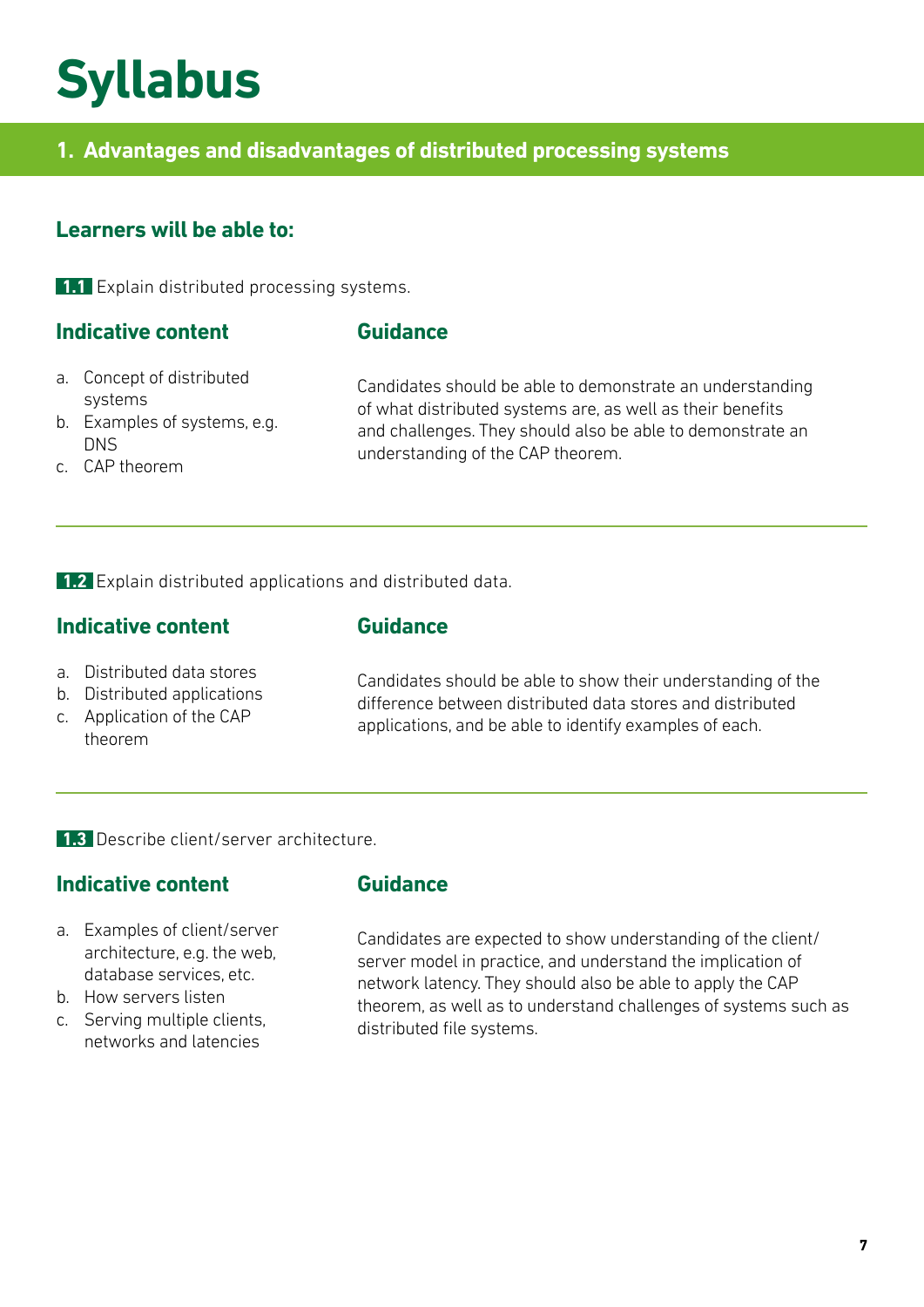#### **Learners will be able to:**

**2.1** Explain the use of back-up.

#### **Indicative content**

#### **Guidance**

a. Data integrity, e.g. the CIA triad

Candidates should be able to show an understanding of why backup is needed and how it can be achieved over NIS. They should also demonstrate their understanding of testing back-ups and back-ups' role in NIS.

**2.2** Explain the security with user access.

| <b>Indicative content</b>           | <b>Guidance</b>                                                                                                                                                                               |  |
|-------------------------------------|-----------------------------------------------------------------------------------------------------------------------------------------------------------------------------------------------|--|
| a. Availability, e.g. the CIA triad | Candidates should understand security contexts, permissions and<br>privileges, as well as limitations of systems such as passwords,<br>and developments in multi-factor authentication (MFA). |  |

**2.3** Explain how to have security through control.

#### **Indicative content**

#### **Guidance**

a. ISO 27001

Candidates should understand the role of controls, although an exhaustive knowledge of all ISO 27001 controls is not required. However, candidates should be able to demonstrate an understanding what they are and why they are there, and familiarity with the controls is expected.

**2.4** Explain the place of encryption in security.

#### **Indicative content**

#### **Guidance**

- a. Confidentiality, e.g. the CIA triad
- b. Symmetric and asymmetric encryption

Candidates should be able to demonstrate an understanding of symmetric encryption and asymmetric encryption, understanding the roles of each, plus their benefits and drawbacks.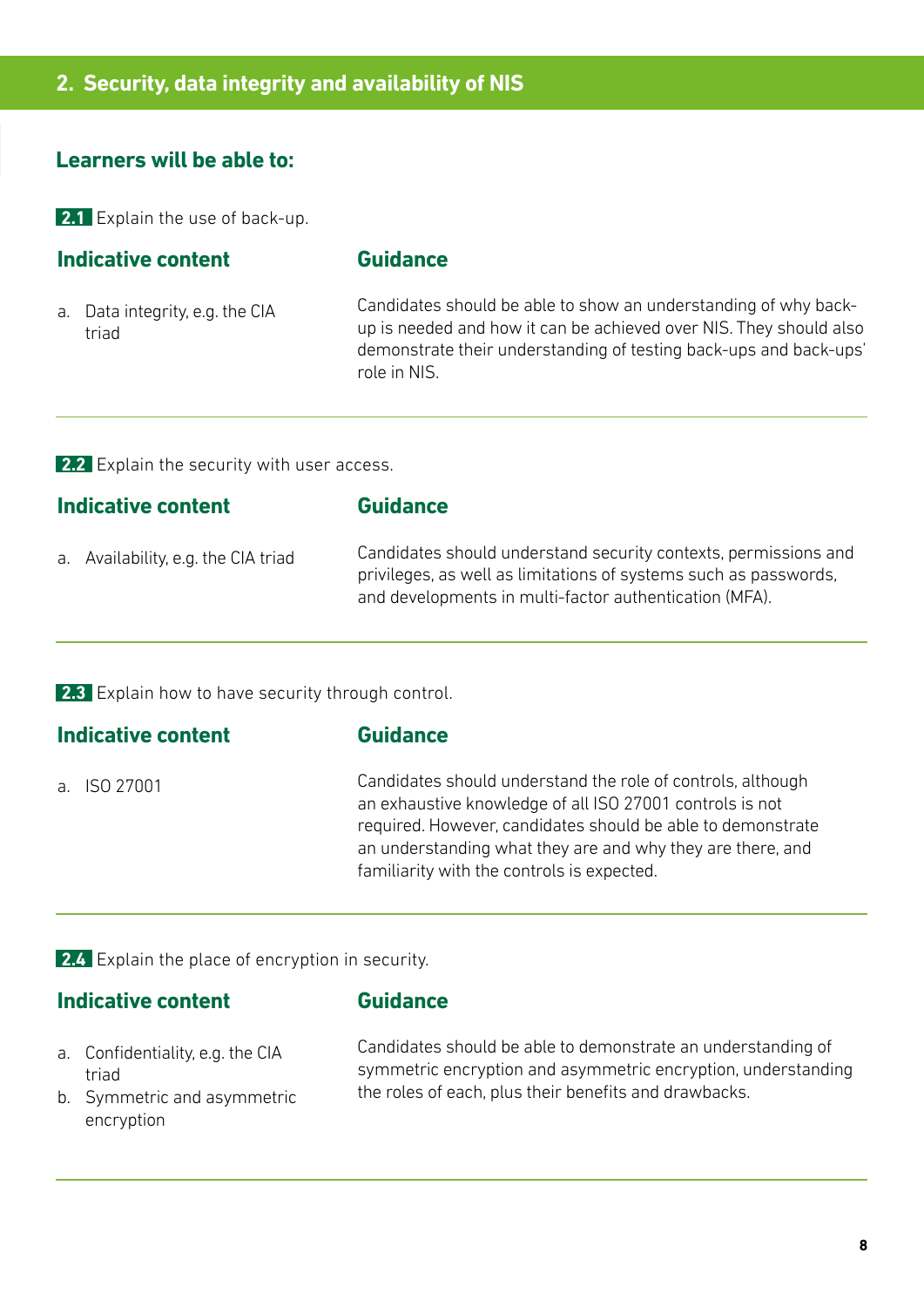**2.5** Explain the use of security certificates.

#### **Indicative content**

- a. Digital certificates
- b. The role of asymmetric encryption and hashing in producing them

#### **Guidance**

Candidates should be able to demonstrate how certificates are used to establish authentication and understand the limitations of the scheme. They should understand the role of a certificate authority (CA) and also show their understanding of the benefit of self-signed certificates, but also what is lost.

**2.6** Explain the use of digital signatures.

#### **Indicative content**

#### **Guidance**

- a. Asymmetric encryption
- b. SSL/TLS
- c. Authentication
- d. Integrity
- e. Non-repudiation

Candidates should be able to show an understanding of what digital signatures are and how they may be used. They should understand the use of digital signatures in SSL/TLS but also how they are applicable more generally.

**2.7** Explain the use of electronic payment systems.

#### **Indicative content**

- 
- a. Ensuring security of payments

Candidates should be able to demonstrate an understanding of how encryption technology is used to deliver secure transfer of electronic payments.

**2.8** Explain the use of ISO 27001.

#### **Indicative content**

**Guidance**

**Guidance**

a. ISO 27001 certification and information security

Candidates should understand how the standard is applicable to requirements for establishing, implementing, maintaining and continually improving an information security management system (ISMS).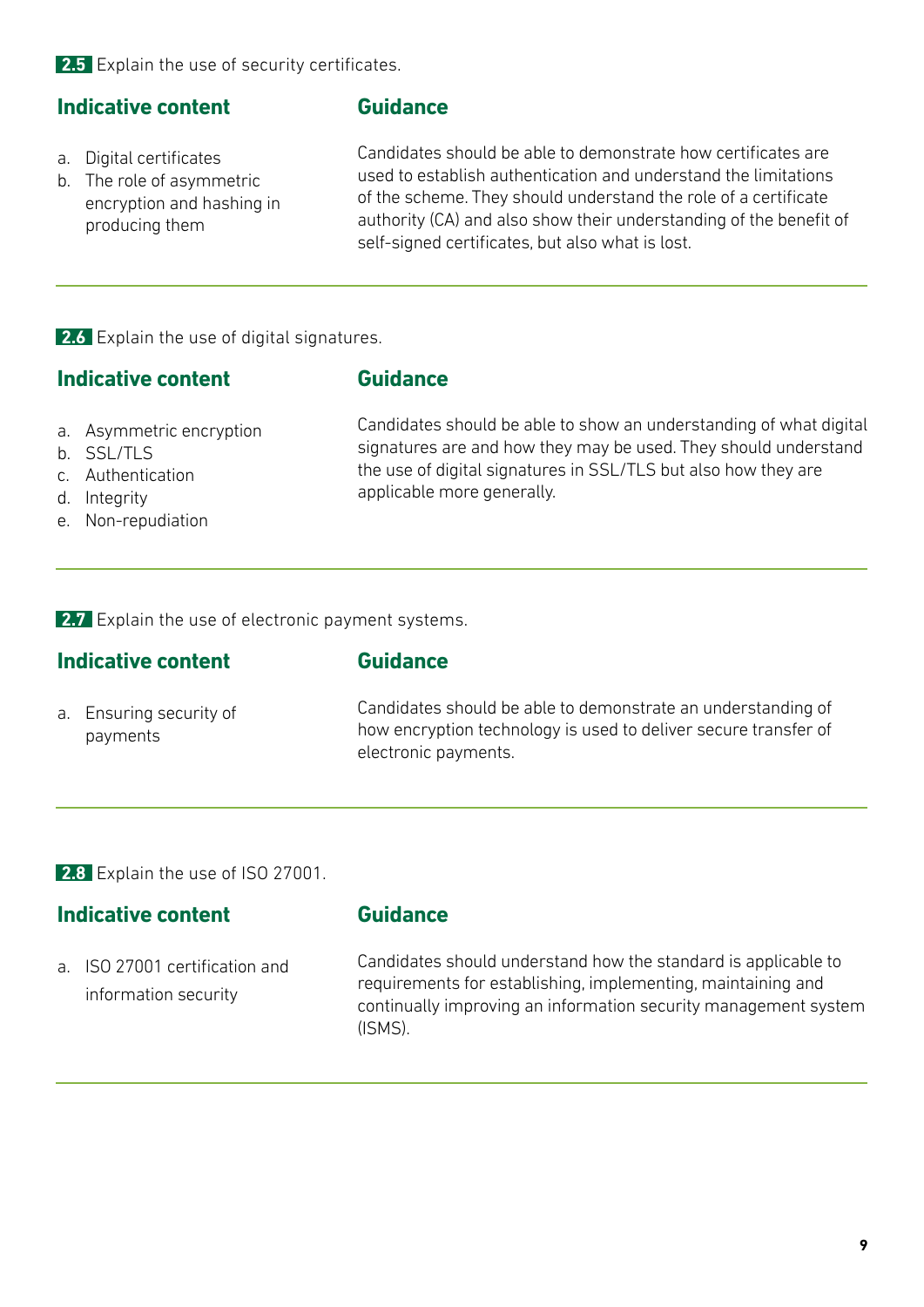#### **Learners will be able to:**

**3.1** Explain traffic modelling.

#### **Indicative content**

#### **Guidance**

- a. Congestion control
- b. Traffic policing
- c. Traffic shaping

Candidates should understand the need for and concept of traffic modelling, plus how to apply traffic shaping and congestion control algorithms.

**3.2** Demonstrate examples of protocols and tools used in network management.

#### **Indicative content**

#### **Guidance**

a. Simple Network Management Protocol (SNMP)

Candidates should demonstrate an understanding of SNMP, its concepts and its use in managing networks.

**3.3** Explain response and performance issues.

#### **Indicative content**

#### **Guidance**

- a. TCP/IP
- b. Burst and non-burst issues
- c. Latency
- d. Store and forward delay
- e. Packet loss

Candidates should be able to demonstrate an understanding of the causes of network performance issues and user application responses.

#### **4. Human-computer interaction**

#### **Learners will be able to:**

**4.1** Explain the need for and requirements of good interface design.

#### **Indicative content**

#### **Guidance**

- a. Web Accessibility
- b. Design issues

Candidates should understand the importance of good design that is accessible to all users, as well as the characteristics of poor design.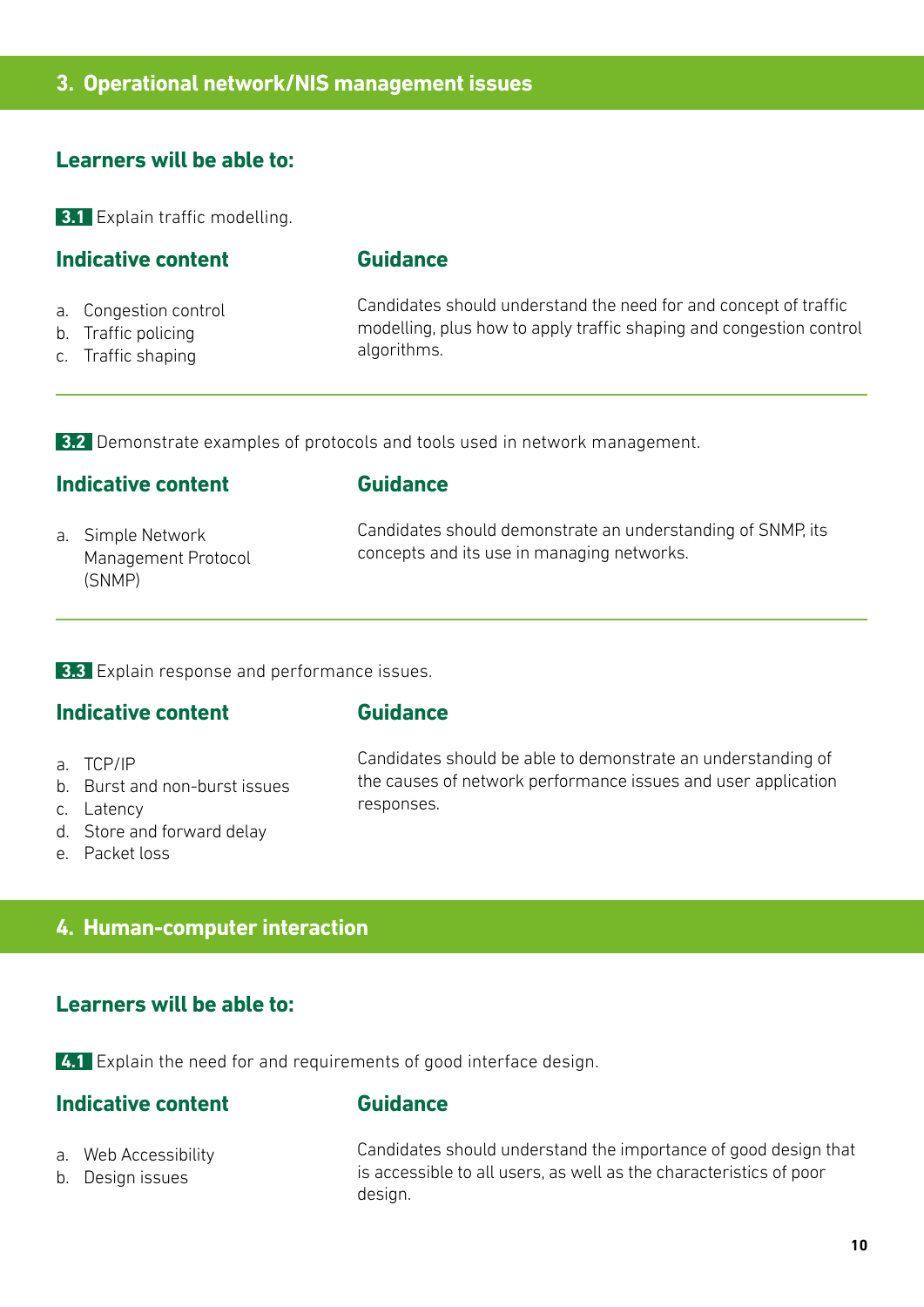**4.2** Describe human factors in system design.

#### **Indicative content**

a. Interface between confidentiality, integrity, availability, and the human user

#### **Guidance**

Candidates should demonstrate how human factors influence design, for example, in electronic payment systems, to ensure secure and user-friendly operation.

#### **5. Local and wide area networks**

#### **Learners will be able to:**

**5.1** Evaluate and compare strategic and operational issues with LAN/WAN.

#### **Indicative content**

- a. For example:
	- i. Interior and exterior routing
	- ii. Different technologies for providing LAN and WAN

#### **Guidance**

Candidates should be able to differentiate between LAN and WAN issues, understanding the strategic and operational landscape for these network types.

**5.2** Demonstrate understanding of data protection.

#### **Indicative content**

#### **Guidance**

a. GDPR b. Appropriate handling of personal data

This is a key issue for the field; for example, candidates could demonstrate knowledge of events in social media and misuse of user information, among other topics.

**5.3** Explain copyright, intellectual property and legislation issues.

#### **Indicative content**

#### **Guidance**

a. Including the needs of Intranet and Internet NIS development

Candidates should demonstrate an understanding of the legal and intellectual property landscape, as well as demonstrate the process of protecting intellectual property through patenting, trademarks and Digital Rights Management (DRM).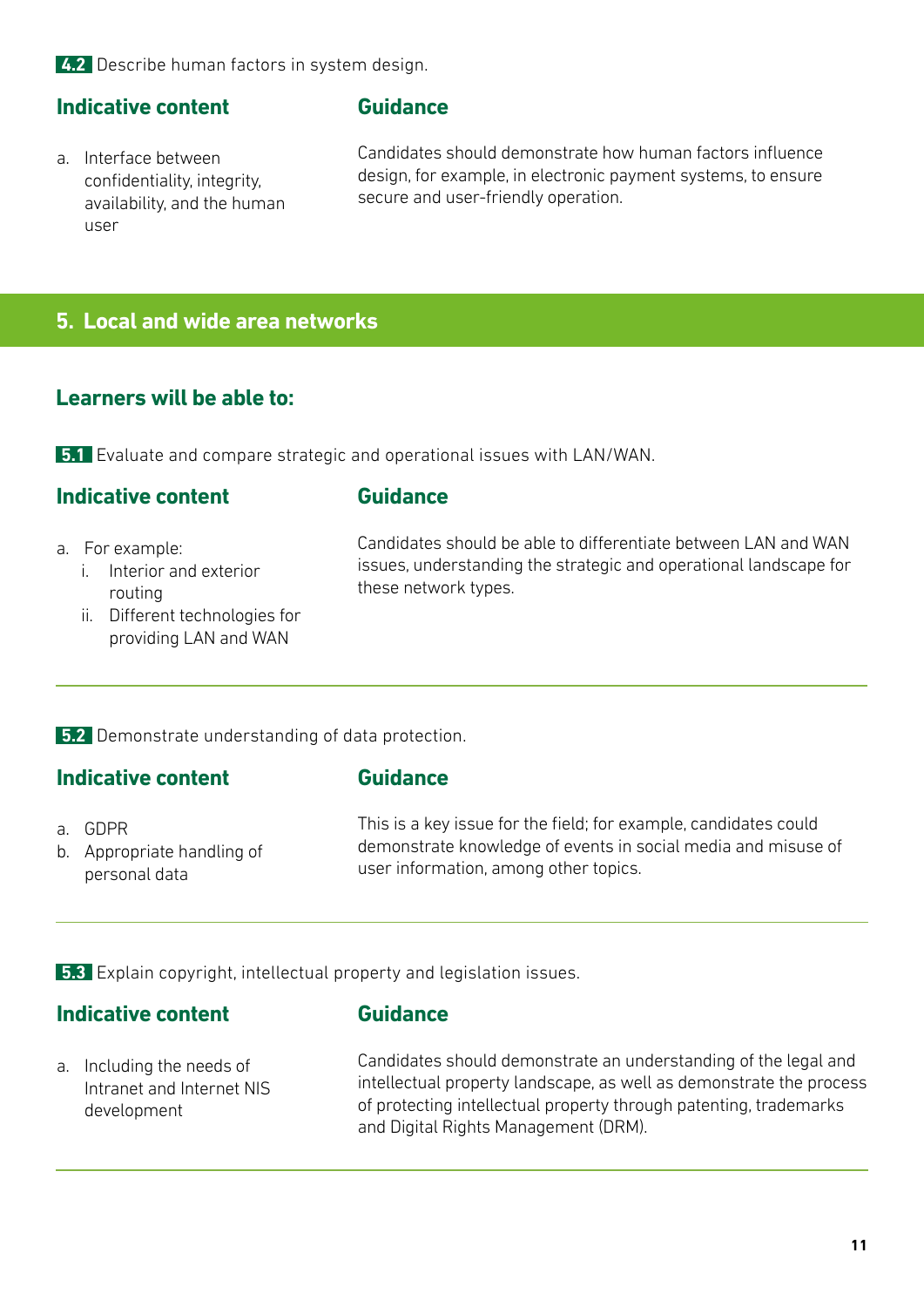#### **6. Local area networks**

#### **Learners will be able to:**

**6.1** Evaluate and compare available architectures in LAN.

#### **Indicative content**

#### **Guidance**

**Guidance**

various available LAN architectures.

a. Ethernet

b. WiFi

c. Peer-to-peer architecture

**6.2** Describe LAN performance issues.

#### **Indicative content**

#### a. Latency

- b. Store and forward delay
- c. Scalability with application in LAN technology

In this area, candidates should explore key terms describing LAN performance parameters and their meaning, conveying their understanding of LAN performance issues.

Candidates should be able to understand the differences between

#### **6.3** Analyse bridging vs. routing in LAN.

#### **Indicative content**

- a. Comparison of Layer 2 and Layer 3 addressing
- b. Related performance issues
- c. IPv4 and IPv6 issues

#### **Guidance**

Candidates should understand the difference between the ISO/OSI layer of these technologies and implementation issues related to new versions of IP.

**6.4** Describe cabling infrastructure.

#### **Indicative content**

- a. Types of connections, e.g. serial, such as USB
- b. Types of ethernet, e.g. Twisted Pair

#### **Guidance**

Candidates are expected to know the benefits and limitations of various technologies, e.g. ability to use power over ethernet, maximum length issues, and topologies.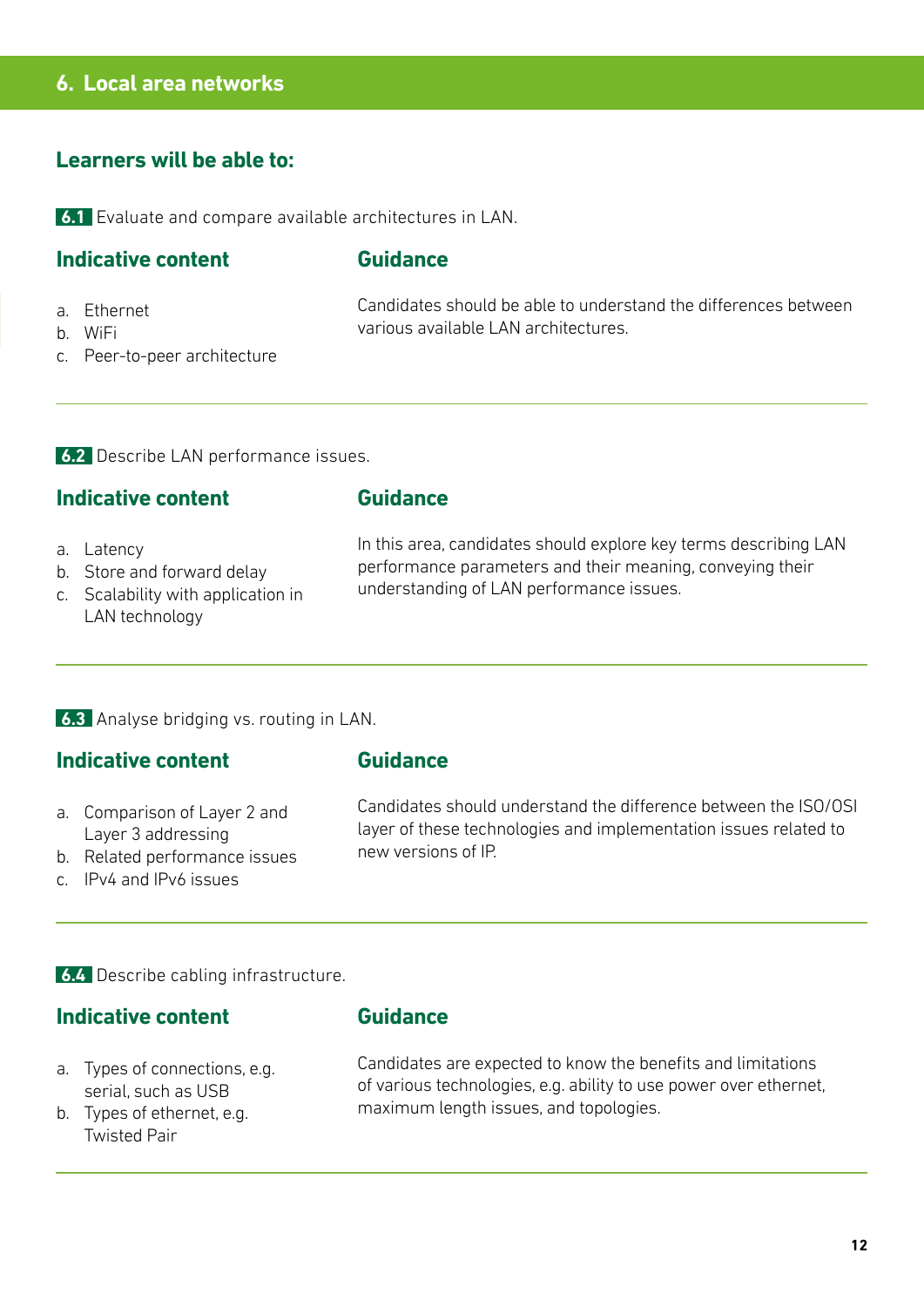**6.5** Explain the use of hubs, switches and bridges in LAN.

#### **Indicative content**

#### **Guidance**

a. Layer 2 forwarding devices

Candidates should be able to explain the differences between various devices that operate at Layer 2 of the ISO/OSI model.

**6.6** Explain traffic management in LAN.

#### **Indicative content**

#### **Guidance**

- a. TCP/IP routing issues
- b. Reconfigurable networks
- c. Virtualisation of networks

Candidates should understand the operational issues of traffic management in LAN.

**7. Wide area networks**

#### **Learners will be able to:**

**7.1** Evaluate and compare available architectures in LAN.

#### **Indicative content**

#### **Guidance**

- a. Cable
- b. PSTN
- c. Wireless and satellite as broad classes of WAN structures

Candidates are only expected to understand the broad differences between these structures and the different operational characteristics of them, e.g. understanding capacity of the network architecture.

#### **8. Messaging and information services**

#### **Learners will be able to:**

**8.1** Explain the use of electronic mail.

#### **Indicative content**

- a. SMTP
- b. IMAP and POP protocols
- c. MX DNS records
- d. Other mail software

#### **Guidance**

Candidates should be able to demonstrate their understanding of the difference between POP- and IMAP-based email systems, evaluating the benefits of each approach. They should understand mail delivery and security issues, as well as the role of MX records in the DNS.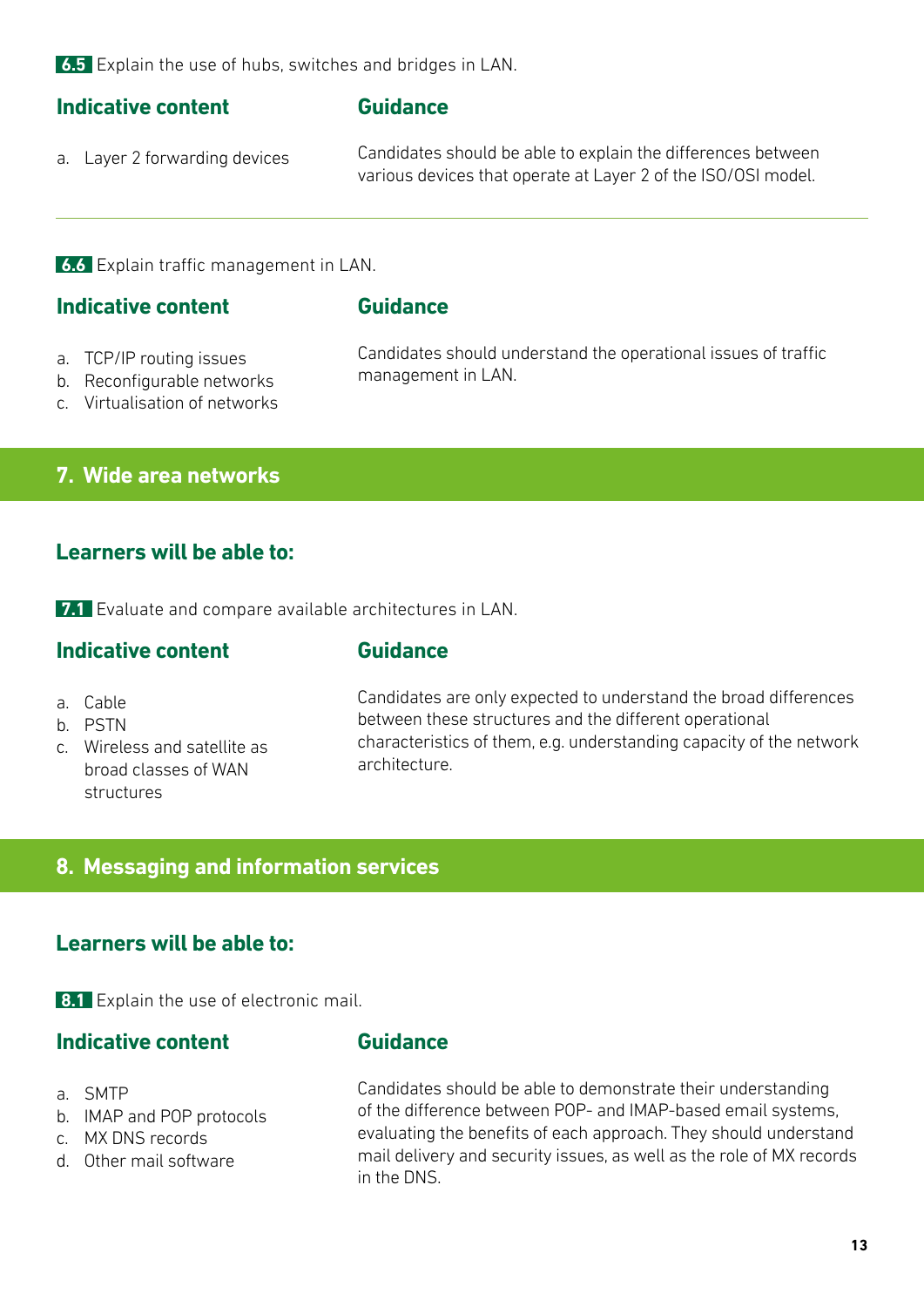**8.2** Explain the use of hubs, switches and bridges in LAN.

#### **Indicative content**

#### **Guidance**

a. The Web as a concept

Candidates should be able to demonstrate an understanding of the development and use of web services.

- b. Web servers c. Client software
- d. HTTP and HTTPS protocols
- e. Three-tier architecture

**8.3** Explain protocols for web services.

#### **Indicative content**

#### **Guidance**

protocols to build web services.

- a. SOAP
- b. WSDL
- c. UDDI
- d. REST
- e. JSON

**8.4** Explain website development and management.

#### **Indicative content**

#### **Guidance**

- a. HTTP
- b. HTTPS
- c. Encryption
- d. Content management systems
- e. Server hosting

Candidates should understand the use of low-level and high-level

operational management of websites and hosting.

Candidates are expected to define and explain the use of these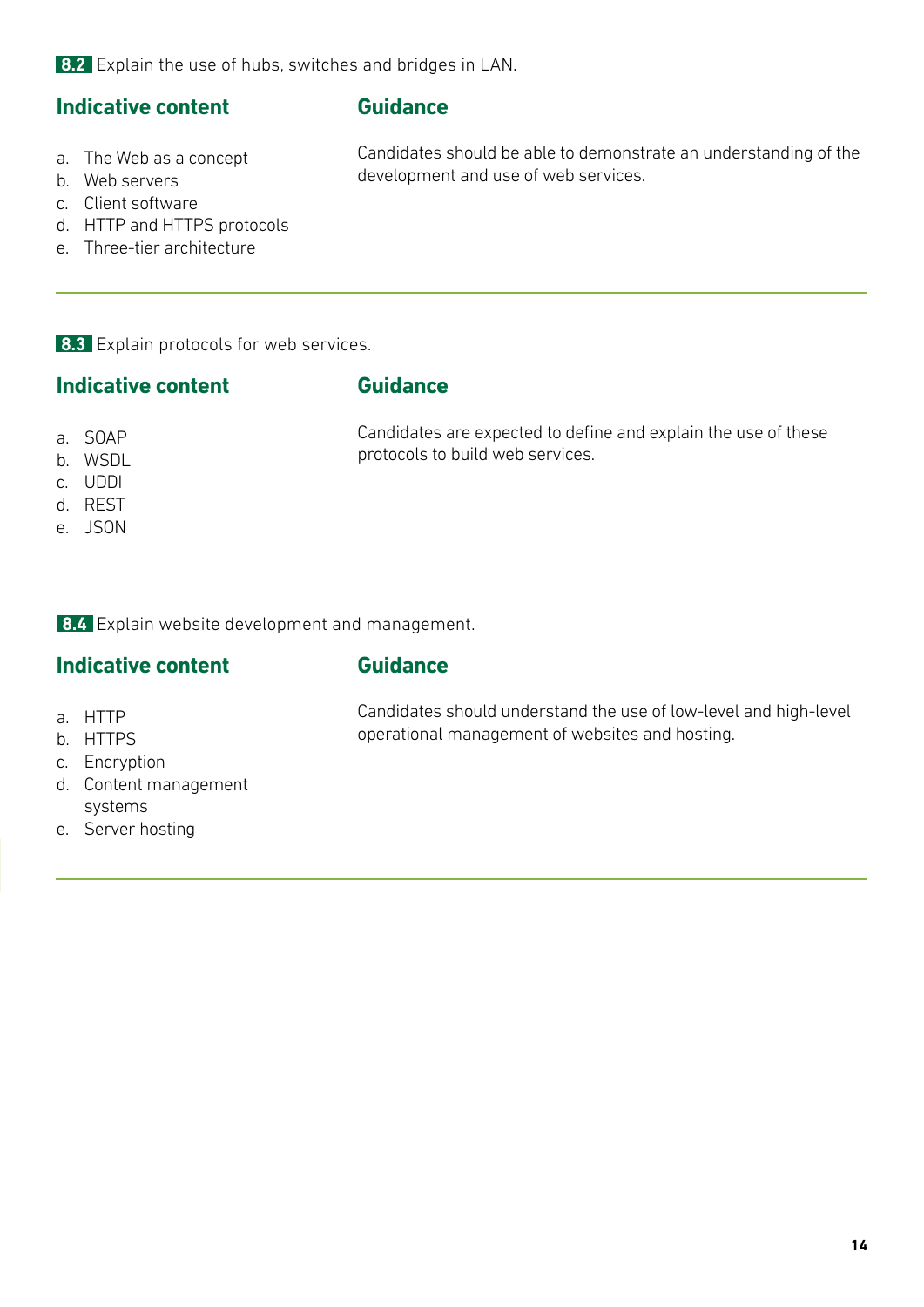# **Examination Format**

This module is assessed through completion of an invigilated written exam.

|                       | <b>Type</b> Three written questions from a choice of five, each with equal marks |
|-----------------------|----------------------------------------------------------------------------------|
|                       | <b>Duration</b> Three hours                                                      |
| <b>Supervised Yes</b> |                                                                                  |
|                       | <b>Open Book</b> No (no materials can be taken into the examination room)        |
|                       | <b>Passmark</b> 10/25 (40%)                                                      |
|                       | <b>Delivery</b> Paper format only                                                |
|                       |                                                                                  |

Adjustments and/or additional time can be requested in line with the BCS reasonable adjustments policy for candidates with a disability or other special considerations.

# **Question Weighting**

Candidates will choose three questions from a choice of five. All questions are equally weighted and worth 25 marks.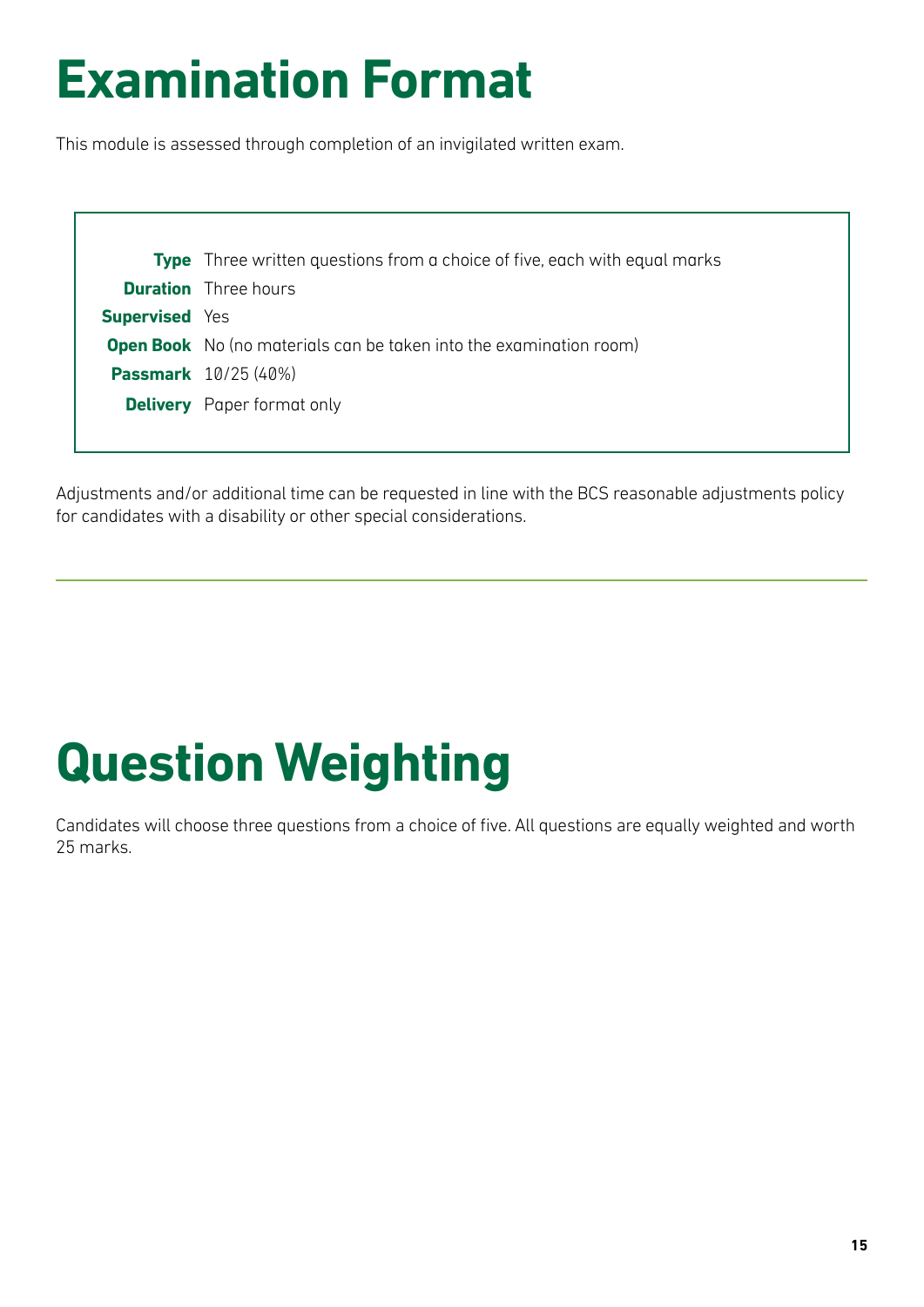# **Recommended Reading**

#### **Primary texts**

|                   | <b>Title:</b> Data communications and networking (fifth edition) |  |
|-------------------|------------------------------------------------------------------|--|
|                   | <b>Author:</b> B. A. Forouzan                                    |  |
|                   | <b>Publisher:</b> McGraw-Hill                                    |  |
| <b>Date: 2012</b> |                                                                  |  |
|                   | <b>ISBN:</b> 978-0073376226                                      |  |

|                   | <b>Title:</b> Business Data Communications - Infrastructure, Networking and |  |
|-------------------|-----------------------------------------------------------------------------|--|
|                   | Security (seventh edition)                                                  |  |
|                   | <b>Author:</b> W. Stallings and T. Case                                     |  |
|                   | <b>Publisher:</b> Prentice Hall                                             |  |
| <b>Date: 2012</b> |                                                                             |  |
|                   | <b>ISBN: 978-0133023893</b>                                                 |  |

#### **Additional texts**

**Title:** Secure Computing Magazine **Available at:** <https://www.scmagazine.com/>[Accessed 14 July 2021]

### **Using BCS Books**

Accredited Training Organisations may include excerpts from BCS books in the course materials. If you wish to use excerpts from the books you will need a license from BCS. To request a license, please contact the Head of Publishing at BCS outlining the material you wish to copy and its intended use.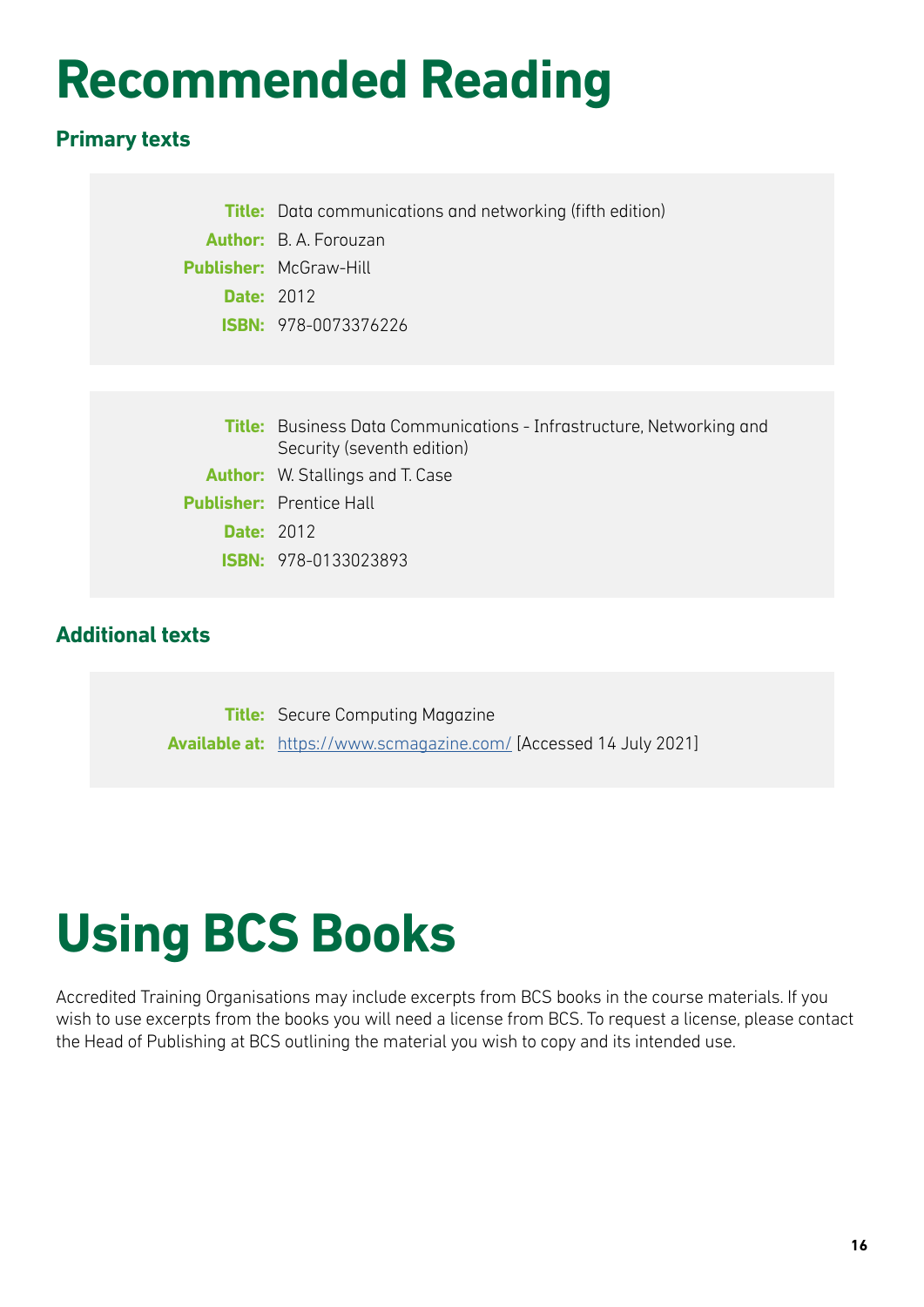# **Document Change History**

Any changes made to the syllabus shall be clearly documented with a change history log. This shall include the latest version number, date of the amendment and changes made. The purpose is to identify quickly what changes have been made.

#### **Version Number Changes Made**

Version 1.0 July 2021

Document Creation